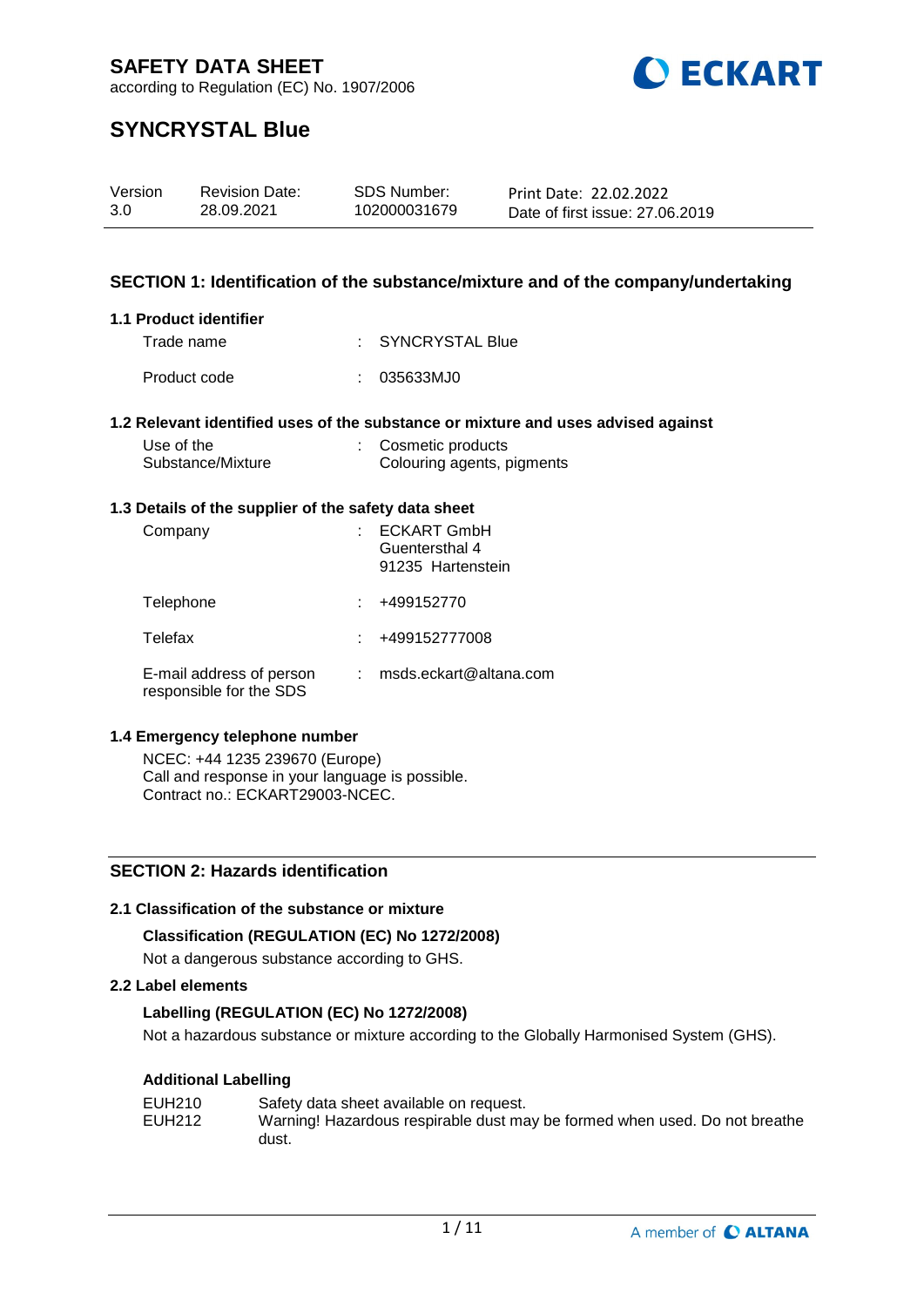

according to Regulation (EC) No. 1907/2006

# **SYNCRYSTAL Blue**

| Version | <b>Revision Date:</b> | SDS Number:  | Print Date: 22.02.2022          |
|---------|-----------------------|--------------|---------------------------------|
| 3.0     | 28.09.2021            | 102000031679 | Date of first issue: 27,06,2019 |

#### **2.3 Other hazards**

This substance/mixture contains no components considered to be either persistent, bioaccumulative and toxic (PBT), or very persistent and very bioaccumulative (vPvB) at levels of 0.1% or higher.

#### **SECTION 3: Composition/information on ingredients**

#### **3.2 Mixtures**

#### **Hazardous components**

| Chemical name                                    | CAS-No.                    | Classification         | Concentration     |  |
|--------------------------------------------------|----------------------------|------------------------|-------------------|--|
|                                                  | EC-No.                     | <b>REGULATION (EC)</b> | (% w/w)           |  |
|                                                  | Index-No.                  | No 1272/2008           |                   |  |
|                                                  | <b>Registration number</b> |                        |                   |  |
| Substances with a workplace exposure limit :     |                            |                        |                   |  |
| Fluorphlogopite                                  | 12003-38-2                 |                        | $>= 50 - 5 = 100$ |  |
| (Mg3K[AlF2O(SiO3)3])                             | 234-426-5                  |                        |                   |  |
|                                                  | 01-2119971065-37           |                        |                   |  |
| For explanation of abbreviations see section 16. |                            |                        |                   |  |

#### **SECTION 4: First aid measures**

#### **4.1 Description of first aid measures**

| General advice          |    | Do not leave the victim unattended.                                                                                                                                           |
|-------------------------|----|-------------------------------------------------------------------------------------------------------------------------------------------------------------------------------|
| If inhaled              |    | If unconscious, place in recovery position and seek medical<br>advice.<br>If symptoms persist, call a physician.                                                              |
| In case of skin contact |    | Wash off with soap and water.                                                                                                                                                 |
| In case of eye contact  |    | : Remove contact lenses.<br>If eye irritation persists, consult a specialist.                                                                                                 |
| If swallowed            | t. | Keep respiratory tract clear.<br>Do not give milk or alcoholic beverages.<br>Never give anything by mouth to an unconscious person.<br>If symptoms persist, call a physician. |

#### **4.2 Most important symptoms and effects, both acute and delayed**

None known.

# **4.3 Indication of any immediate medical attention and special treatment needed**

This information is not available.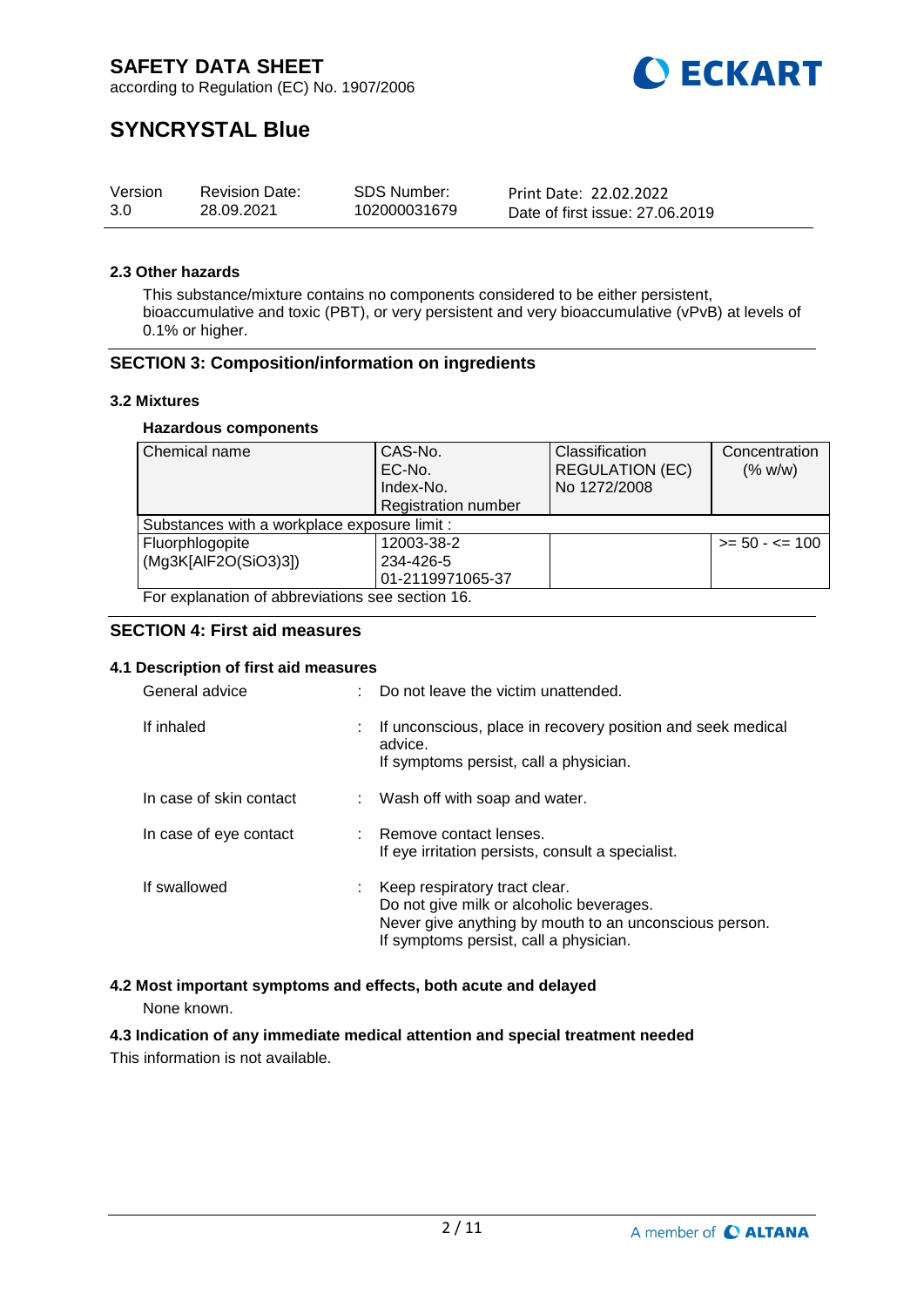**O ECKART** 

according to Regulation (EC) No. 1907/2006

# **SYNCRYSTAL Blue**

| Version | <b>Revision Date:</b> | SDS Number:  | Print Date: 22.02.2022          |
|---------|-----------------------|--------------|---------------------------------|
| 3.0     | 28.09.2021            | 102000031679 | Date of first issue: 27,06,2019 |

### **SECTION 5: Firefighting measures**

### **5.1 Extinguishing media**

#### **5.2 Special hazards arising from the substance or mixture**

| <b>5.3 Advice for firefighters</b>               |     |                                                                                                                                                        |
|--------------------------------------------------|-----|--------------------------------------------------------------------------------------------------------------------------------------------------------|
| Special protective equipment<br>for firefighters | -11 | Wear self-contained breathing apparatus for firefighting if<br>necessary.                                                                              |
| Further information                              |     | : Standard procedure for chemical fires.<br>Use extinguishing measures that are appropriate to local<br>circumstances and the surrounding environment. |

### **SECTION 6: Accidental release measures**

|                                                                  |                  | 6.1 Personal precautions, protective equipment and emergency procedures                                                 |
|------------------------------------------------------------------|------------------|-------------------------------------------------------------------------------------------------------------------------|
| Personal precautions                                             |                  | : Avoid dust formation.                                                                                                 |
|                                                                  |                  |                                                                                                                         |
| <b>6.2 Environmental precautions</b>                             |                  |                                                                                                                         |
| Environmental precautions                                        | $\mathcal{L}$    | No special environmental precautions required.                                                                          |
| 6.3 Methods and material for containment and cleaning up         |                  |                                                                                                                         |
| Methods for cleaning up                                          |                  | Pick up and arrange disposal without creating dust.<br>Sweep up and shovel.                                             |
|                                                                  |                  | Keep in suitable, closed containers for disposal.                                                                       |
| 6.4 Reference to other sections                                  |                  |                                                                                                                         |
|                                                                  |                  |                                                                                                                         |
| <b>SECTION 7: Handling and storage</b>                           |                  |                                                                                                                         |
| 7.1 Precautions for safe handling                                |                  |                                                                                                                         |
| Advice on safe handling                                          |                  | For personal protection see section 8.<br>Smoking, eating and drinking should be prohibited in the<br>application area. |
| Advice on protection against<br>fire and explosion               |                  | : Provide appropriate exhaust ventilation at places where dust<br>is formed.                                            |
| Hygiene measures                                                 | t.               | General industrial hygiene practice.                                                                                    |
| 7.2 Conditions for safe storage, including any incompatibilities |                  |                                                                                                                         |
| Requirements for storage<br>areas and containers                 | $\mathbb{Z}^n$ . | Electrical installations / working materials must comply with<br>the technological safety standards.                    |
| Advice on common storage                                         |                  | No materials to be especially mentioned.                                                                                |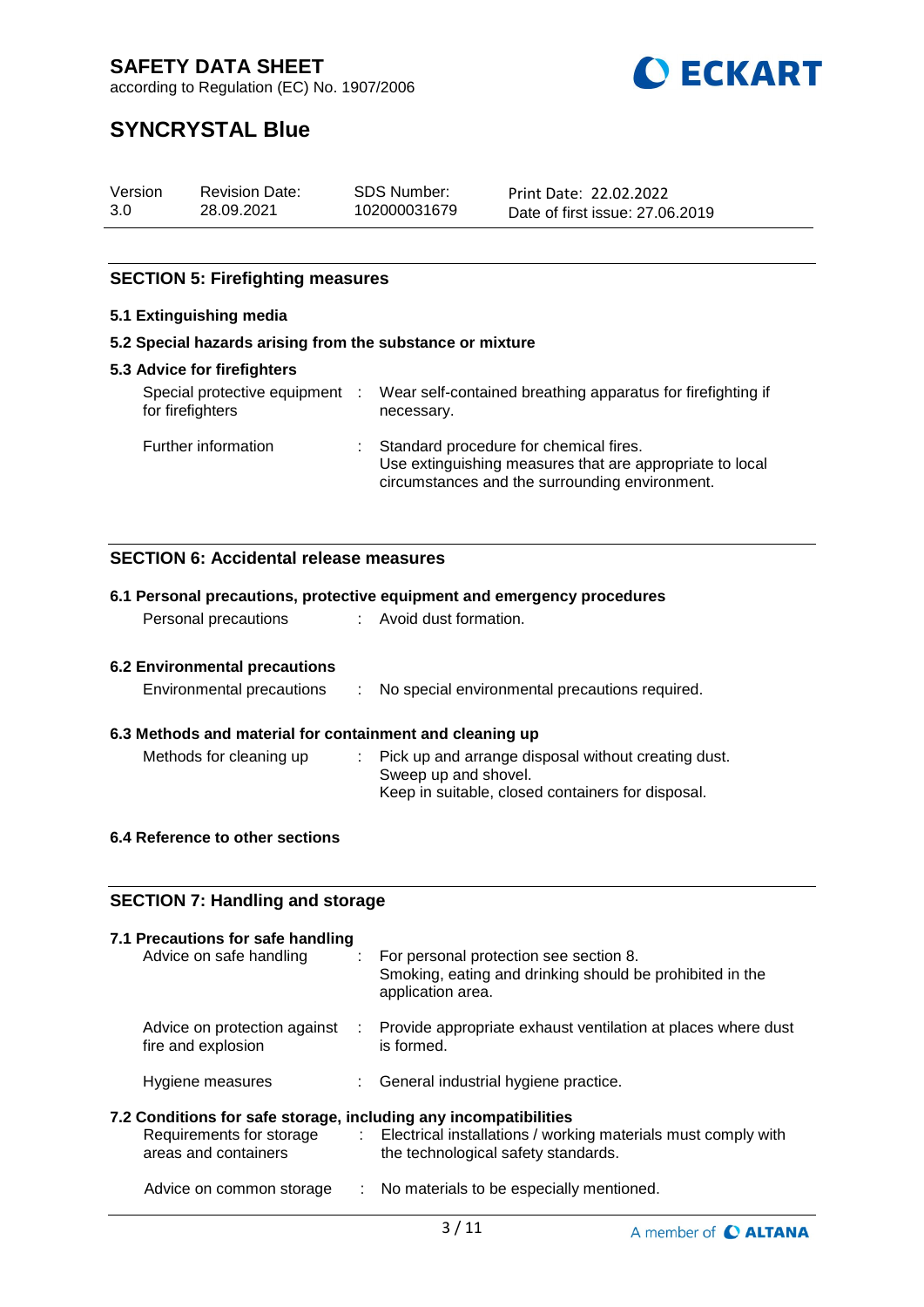

according to Regulation (EC) No. 1907/2006

# **SYNCRYSTAL Blue**

| SDS Number:<br>Version<br><b>Revision Date:</b><br>102000031679<br>28.09.2021<br>3.0 | Print Date: 22.02.2022<br>Date of first issue: 27,06,2019 |
|--------------------------------------------------------------------------------------|-----------------------------------------------------------|
|--------------------------------------------------------------------------------------|-----------------------------------------------------------|

Further information on storage stability

: Keep in a dry place. No decomposition if stored and applied as directed.

#### **7.3 Specific end use(s)**

This information is not available.

#### **SECTION 8: Exposure controls/personal protection**

#### **8.1 Control parameters**

#### **Occupational Exposure Limits**

| Components                                 | CAS-No.        | Value type (Form<br>of exposure)                  | Control parameters                                                                                                                                                                                                                                                                                                                                                                                                                                                                                                                                                                                                                                                                                                                                                                                                                                                                                                                                                                                                                                                                                                                                                                                                                                                                                                                                                                                                                                                                                                                                                                                                                                                                                                                                                                                                   | <b>Basis</b> |
|--------------------------------------------|----------------|---------------------------------------------------|----------------------------------------------------------------------------------------------------------------------------------------------------------------------------------------------------------------------------------------------------------------------------------------------------------------------------------------------------------------------------------------------------------------------------------------------------------------------------------------------------------------------------------------------------------------------------------------------------------------------------------------------------------------------------------------------------------------------------------------------------------------------------------------------------------------------------------------------------------------------------------------------------------------------------------------------------------------------------------------------------------------------------------------------------------------------------------------------------------------------------------------------------------------------------------------------------------------------------------------------------------------------------------------------------------------------------------------------------------------------------------------------------------------------------------------------------------------------------------------------------------------------------------------------------------------------------------------------------------------------------------------------------------------------------------------------------------------------------------------------------------------------------------------------------------------------|--------------|
| Fluorphlogopite<br>(Mg3K[AlF2O(SiO3)<br>3] | 12003-38-<br>2 | <b>TWA</b>                                        | $2.5$ mg/m $3$<br>(Fluorine)                                                                                                                                                                                                                                                                                                                                                                                                                                                                                                                                                                                                                                                                                                                                                                                                                                                                                                                                                                                                                                                                                                                                                                                                                                                                                                                                                                                                                                                                                                                                                                                                                                                                                                                                                                                         | 2000/39/EC   |
| Further information                        | Indicative     |                                                   |                                                                                                                                                                                                                                                                                                                                                                                                                                                                                                                                                                                                                                                                                                                                                                                                                                                                                                                                                                                                                                                                                                                                                                                                                                                                                                                                                                                                                                                                                                                                                                                                                                                                                                                                                                                                                      |              |
| titanium dioxide                           | 13463-67-<br>7 | TWA (inhalable<br>dust)                           | 10 mg/m3                                                                                                                                                                                                                                                                                                                                                                                                                                                                                                                                                                                                                                                                                                                                                                                                                                                                                                                                                                                                                                                                                                                                                                                                                                                                                                                                                                                                                                                                                                                                                                                                                                                                                                                                                                                                             | GB EH40      |
| Further information                        |                | exposure limit should be used.<br>TWA (Inhalable) | For the purposes of these limits, respirable dust and inhalable dust are<br>those fractions of airborne dust which will be collected when sampling is<br>undertaken in accordance with the methods described in MDHS14/4<br>General methods for sampling and gravimetric analysis or respirable,<br>thoracic and inhalable aerosols., The COSHH definition of a substance<br>hazardous to health includes dust of any kind when present at a<br>concentration in air equal to or greater than 10 mg.m-3 8-hour TWA of<br>inhalable dust or 4 mg.m-3 8-hour TWA of respirable dust. This means that<br>any dust will be subject to COSHH if people are exposed to dust above<br>these levels. Some dusts have been assigned specific WELs and exposure<br>to these must comply with the appropriate limits., Most industrial dusts<br>contain particles of a wide range of sizes. The behaviour, deposition and<br>fate of any particular particle after entry into the human respiratory system,<br>and the body response that it elicits, depend on the nature and size of the<br>particle. HSE distinguishes two size fractions for limit-setting purposes<br>termed 'inhalable' and 'respirable'., Inhalable dust approximates to the<br>fraction of airborne material that enters the nose and mouth during breathing<br>and is therefore available for deposition in the respiratory tract. Respirable<br>dust approximates to the fraction that penetrates to the gas exchange region<br>of the lung. Fuller definitions and explanatory material are given in<br>MDHS14/4., Where dusts contain components that have their own assigned<br>WEL, all the relevant limits should be complied with., Where no specific<br>short-term exposure limit is listed, a figure three times the long-term<br>10 mg/m $3$ | GB EH40      |
| Further information                        |                |                                                   | The COSHH definition of a substance hazardous to health includes dust of<br>any kind when present at a concentration in air equal to or greater than 10<br>mg.m-3 8-hour TWA of inhalable dust or 4 mg.m-3 8-hour TWA of respirable<br>dust. This means that any dust will be subject to COSHH if people are<br>exposed to dust above these levels. Some dusts have been assigned<br>specific WELs and exposure to these must comply with the appropriate                                                                                                                                                                                                                                                                                                                                                                                                                                                                                                                                                                                                                                                                                                                                                                                                                                                                                                                                                                                                                                                                                                                                                                                                                                                                                                                                                            |              |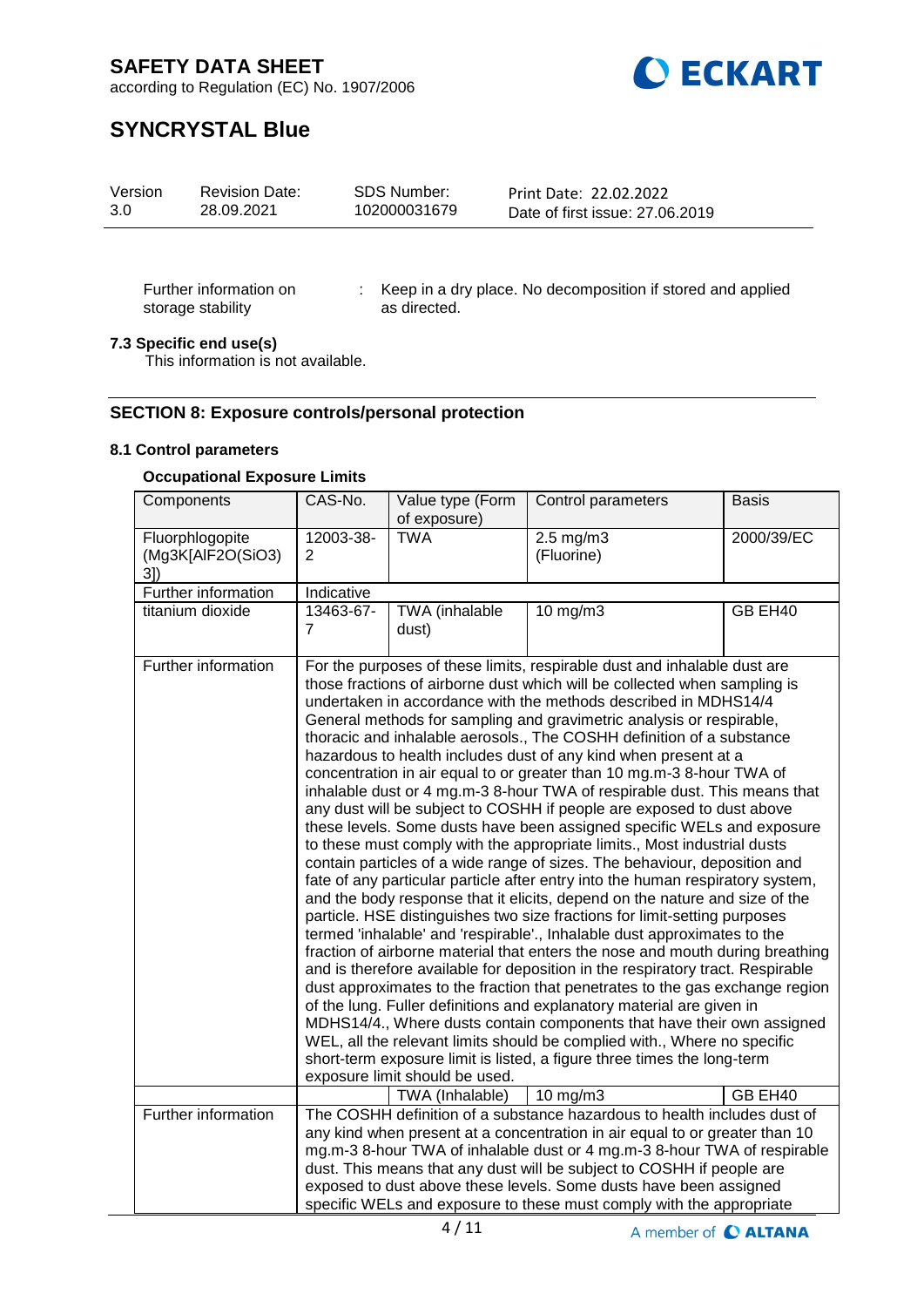according to Regulation (EC) No. 1907/2006



# **SYNCRYSTAL Blue**

| Version | <b>Revision Date:</b> | <b>SDS Number:</b> | Print Date: 22.02.2022          |
|---------|-----------------------|--------------------|---------------------------------|
| 3.0     | 28.09.2021            | 102000031679       | Date of first issue: 27,06,2019 |

|                     | limits., Where no specific short-term exposure limit is listed, a figure three<br>times the long-term exposure limit should be used.                                                                                                                                                                                                                                                                                                                                                                                                                                                              |                                     |                                                                                                                                                                                                                                                                                                                                                                                                                                                                                                                                                                                                                                                                                                                                                                                                                                                                                                                                                                                                                                                                                                                                                                                                                                                                                                                                                                                                                                                                                                                                                                                                                                                                                                                                                                                                       |         |  |
|---------------------|---------------------------------------------------------------------------------------------------------------------------------------------------------------------------------------------------------------------------------------------------------------------------------------------------------------------------------------------------------------------------------------------------------------------------------------------------------------------------------------------------------------------------------------------------------------------------------------------------|-------------------------------------|-------------------------------------------------------------------------------------------------------------------------------------------------------------------------------------------------------------------------------------------------------------------------------------------------------------------------------------------------------------------------------------------------------------------------------------------------------------------------------------------------------------------------------------------------------------------------------------------------------------------------------------------------------------------------------------------------------------------------------------------------------------------------------------------------------------------------------------------------------------------------------------------------------------------------------------------------------------------------------------------------------------------------------------------------------------------------------------------------------------------------------------------------------------------------------------------------------------------------------------------------------------------------------------------------------------------------------------------------------------------------------------------------------------------------------------------------------------------------------------------------------------------------------------------------------------------------------------------------------------------------------------------------------------------------------------------------------------------------------------------------------------------------------------------------------|---------|--|
|                     |                                                                                                                                                                                                                                                                                                                                                                                                                                                                                                                                                                                                   | <b>TWA (Respirable</b><br>dust)     | $4$ mg/m $3$                                                                                                                                                                                                                                                                                                                                                                                                                                                                                                                                                                                                                                                                                                                                                                                                                                                                                                                                                                                                                                                                                                                                                                                                                                                                                                                                                                                                                                                                                                                                                                                                                                                                                                                                                                                          | GB EH40 |  |
| Further information |                                                                                                                                                                                                                                                                                                                                                                                                                                                                                                                                                                                                   | exposure limit should be used.      | For the purposes of these limits, respirable dust and inhalable dust are<br>those fractions of airborne dust which will be collected when sampling is<br>undertaken in accordance with the methods described in MDHS14/4<br>General methods for sampling and gravimetric analysis or respirable,<br>thoracic and inhalable aerosols., The COSHH definition of a substance<br>hazardous to health includes dust of any kind when present at a<br>concentration in air equal to or greater than 10 mg.m-3 8-hour TWA of<br>inhalable dust or 4 mg.m-3 8-hour TWA of respirable dust. This means that<br>any dust will be subject to COSHH if people are exposed to dust above<br>these levels. Some dusts have been assigned specific WELs and exposure<br>to these must comply with the appropriate limits., Most industrial dusts<br>contain particles of a wide range of sizes. The behaviour, deposition and<br>fate of any particular particle after entry into the human respiratory system,<br>and the body response that it elicits, depend on the nature and size of the<br>particle. HSE distinguishes two size fractions for limit-setting purposes<br>termed 'inhalable' and 'respirable'., Inhalable dust approximates to the<br>fraction of airborne material that enters the nose and mouth during breathing<br>and is therefore available for deposition in the respiratory tract. Respirable<br>dust approximates to the fraction that penetrates to the gas exchange region<br>of the lung. Fuller definitions and explanatory material are given in<br>MDHS14/4., Where dusts contain components that have their own assigned<br>WEL, all the relevant limits should be complied with., Where no specific<br>short-term exposure limit is listed, a figure three times the long-term |         |  |
|                     |                                                                                                                                                                                                                                                                                                                                                                                                                                                                                                                                                                                                   | <b>TWA (Respirable</b><br>fraction) | $4$ mg/m $3$                                                                                                                                                                                                                                                                                                                                                                                                                                                                                                                                                                                                                                                                                                                                                                                                                                                                                                                                                                                                                                                                                                                                                                                                                                                                                                                                                                                                                                                                                                                                                                                                                                                                                                                                                                                          | GB EH40 |  |
| Further information | The COSHH definition of a substance hazardous to health includes dust of<br>any kind when present at a concentration in air equal to or greater than 10<br>mg.m-3 8-hour TWA of inhalable dust or 4 mg.m-3 8-hour TWA of respirable<br>dust. This means that any dust will be subject to COSHH if people are<br>exposed to dust above these levels. Some dusts have been assigned<br>specific WELs and exposure to these must comply with the appropriate<br>limits., Where no specific short-term exposure limit is listed, a figure three<br>times the long-term exposure limit should be used. |                                     |                                                                                                                                                                                                                                                                                                                                                                                                                                                                                                                                                                                                                                                                                                                                                                                                                                                                                                                                                                                                                                                                                                                                                                                                                                                                                                                                                                                                                                                                                                                                                                                                                                                                                                                                                                                                       |         |  |

#### **Derived No Effect Level (DNEL) according to Regulation (EC) No. 1907/2006:**

| Substance name                         | End Use   | Exposure routes | Potential health<br>effects   | Value      |
|----------------------------------------|-----------|-----------------|-------------------------------|------------|
| Fluorphlogopite<br>(Mg3K[AlF2O(SiO3)3] | Consumers | Ingestion       | Long-term systemic<br>effects | 62.5 mg/kg |

#### **8.2 Exposure controls**

### **Personal protective equipment**

Eye protection : Safety glasses

Skin and body protection : Protective suit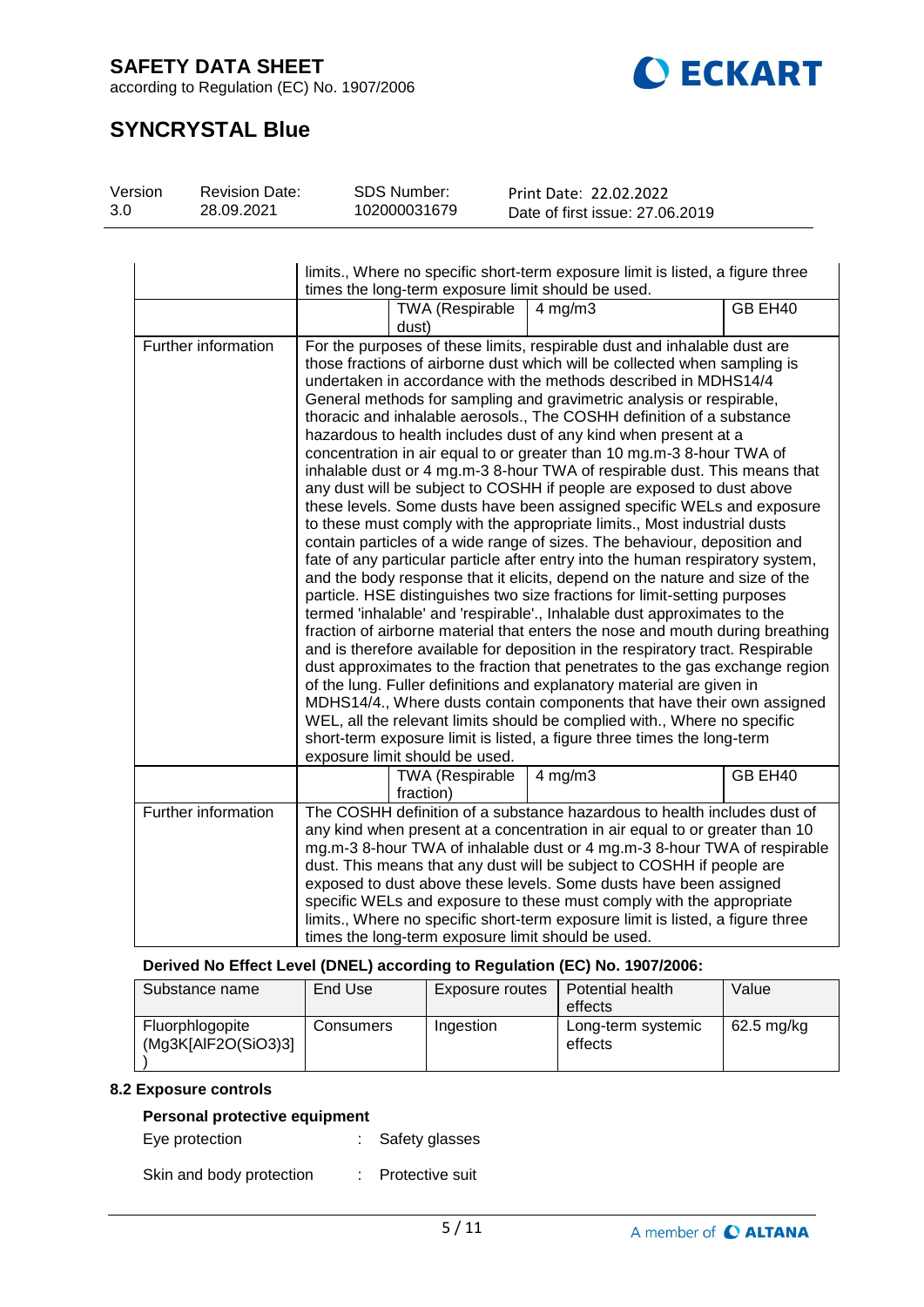

according to Regulation (EC) No. 1907/2006

# **SYNCRYSTAL Blue**

| Version | <b>Revision Date:</b>  | <b>SDS Number:</b> | Print Date: 22.02.2022                                |
|---------|------------------------|--------------------|-------------------------------------------------------|
| 3.0     | 28.09.2021             | 102000031679       | Date of first issue: 27.06.2019                       |
|         | Respiratory protection | required.          | No personal respiratory protective equipment normally |

## **SECTION 9: Physical and chemical properties**

| 9.1 Information on basic physical and chemical properties<br>Appearance | : powder                                      |
|-------------------------------------------------------------------------|-----------------------------------------------|
|                                                                         |                                               |
| Colour                                                                  | : blue                                        |
| Odour                                                                   | : odourless                                   |
| <b>Odour Threshold</b>                                                  | : No data available                           |
| pH                                                                      | : substance/mixture is non-soluble (in water) |
| Freezing point                                                          | : No data available                           |
| Boiling point/boiling range                                             | : No data available                           |
| Flash point                                                             | : No data available                           |
| Evaporation rate                                                        | : No data available                           |
| Flammability (solid, gas)                                               | : Will not burn                               |
| Self-ignition                                                           | : No data available                           |
| Auto-ignition temperature                                               | : No data available                           |
| Smoldering temperature                                                  | : No data available                           |
| Decomposition temperature                                               | : No data available                           |
| <b>Explosive properties</b>                                             | : No data available                           |
| Oxidizing properties                                                    | : No data available                           |
| Upper explosion limit / Upper<br>flammability limit                     | : No data available                           |
| Lower explosion limit / Lower<br>flammability limit                     | : No data available                           |
| Vapour pressure                                                         | : No data available                           |
| Relative vapour density                                                 | : No data available                           |
| Relative density                                                        | : No data available                           |
|                                                                         |                                               |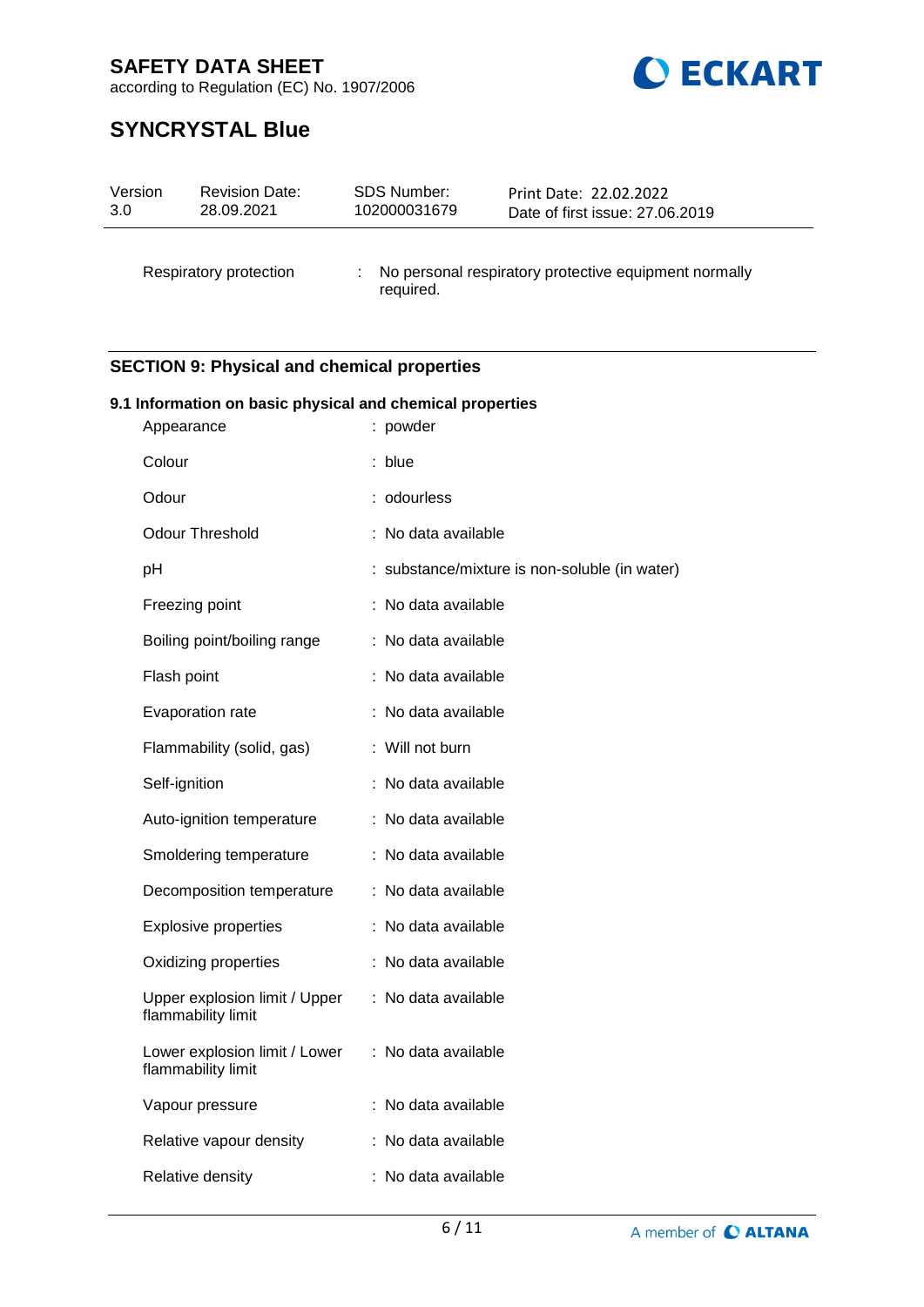according to Regulation (EC) No. 1907/2006



# **SYNCRYSTAL Blue**

| Version<br>3.0      | <b>Revision Date:</b><br>28.09.2021 | <b>SDS Number:</b><br>102000031679 | Print Date: 22.02.2022<br>Date of first issue: 27.06.2019 |
|---------------------|-------------------------------------|------------------------------------|-----------------------------------------------------------|
|                     |                                     |                                    |                                                           |
| Density             |                                     | : No data available                |                                                           |
| <b>Bulk density</b> |                                     | : No data available                |                                                           |
| Solubility(ies)     | Water solubility                    | $:$ insoluble                      |                                                           |
|                     | Solubility in other solvents        | : No data available                |                                                           |
| octanol/water       | Partition coefficient: n-           | : No data available                |                                                           |
|                     | Decomposition temperature           | : No data available                |                                                           |
|                     | Viscosity, dynamic                  | : No data available                |                                                           |
|                     | Viscosity, kinematic                | : No data available                |                                                           |
| Flow time           |                                     | : No data available                |                                                           |
|                     |                                     |                                    |                                                           |

### **9.2 Other information**

No data available

### **SECTION 10: Stability and reactivity**

#### **10.1 Reactivity**

No decomposition if stored and applied as directed.

#### **10.2 Chemical stability**

No decomposition if stored and applied as directed.

#### **10.3 Possibility of hazardous reactions**

| Hazardous reactions                             | : Stable under recommended storage conditions.<br>No hazards to be specially mentioned. |
|-------------------------------------------------|-----------------------------------------------------------------------------------------|
|                                                 | Dust may form explosive mixture in air.                                                 |
| 10.4 Conditions to avoid<br>Conditions to avoid | No data available                                                                       |
| 10.5 Incompatible materials                     |                                                                                         |

### **10.6 Hazardous decomposition products**

| Contact with water or humid | : This information is not available. |
|-----------------------------|--------------------------------------|
| air                         |                                      |

Thermal decomposition : This information is not available.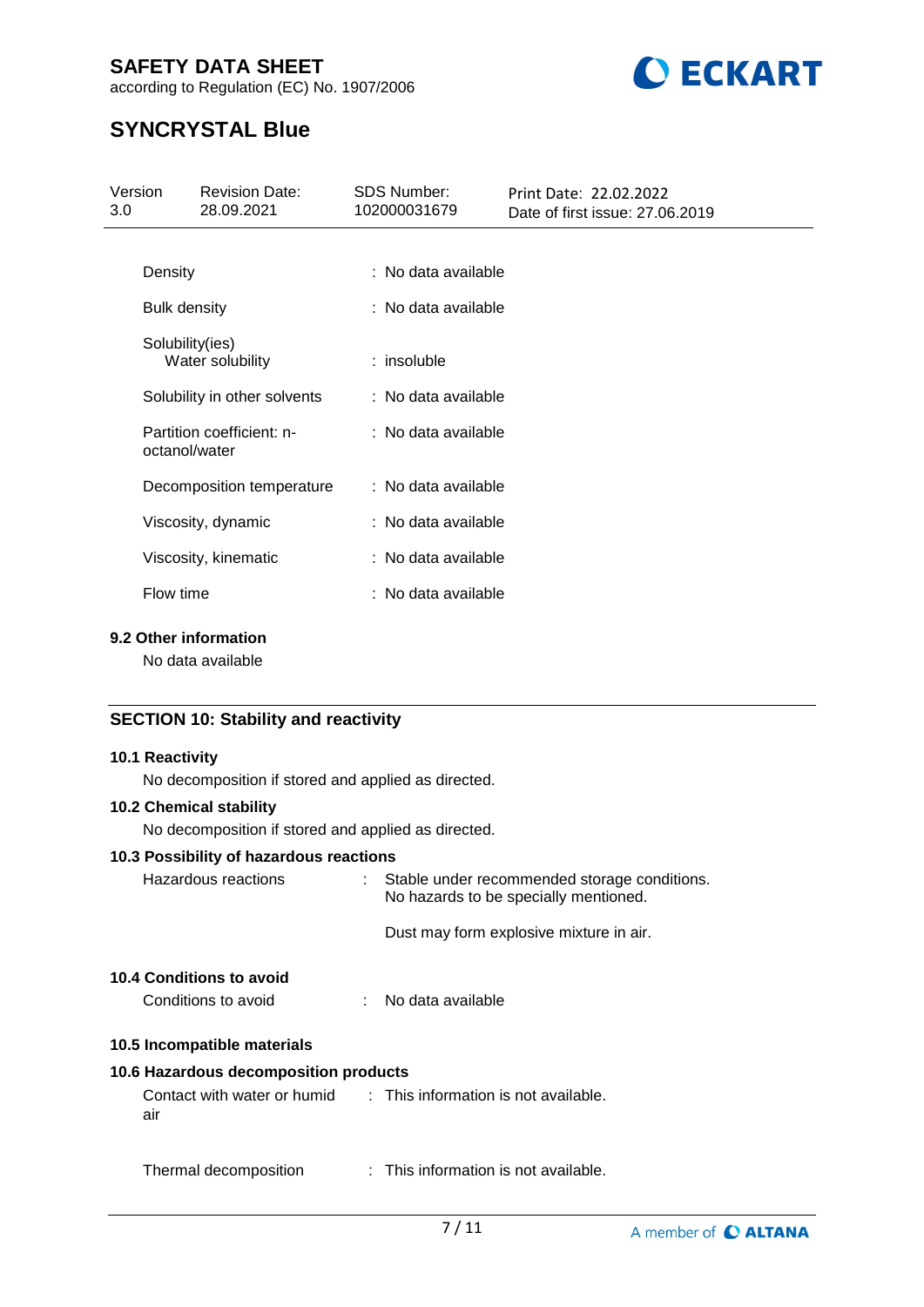according to Regulation (EC) No. 1907/2006



# **SYNCRYSTAL Blue**

Version 3.0

Revision Date: 28.09.2021

SDS Number: 102000031679 Print Date: 22.02.2022 Date of first issue: 27.06.2019

### **SECTION 11: Toxicological information**

#### **11.1 Information on toxicological effects**

#### **Acute toxicity**

Not classified based on available information.

#### **Skin corrosion/irritation**

Not classified based on available information.

#### **Serious eye damage/eye irritation**

Not classified based on available information.

#### **Respiratory or skin sensitisation**

#### **Skin sensitisation**

Not classified based on available information.

#### **Respiratory sensitisation**

Not classified based on available information.

### **Germ cell mutagenicity**

Not classified based on available information.

### **Carcinogenicity**

Not classified based on available information.

#### **Reproductive toxicity**

Not classified based on available information.

#### **STOT - single exposure**

Not classified based on available information.

# **STOT - repeated exposure**

Not classified based on available information.

### **Aspiration toxicity**

Not classified based on available information.

### **Further information**

**Product:** Remarks: No data available

#### **Components:**

### **Fluorphlogopite (Mg3K[AlF2O(SiO3)3]):** Remarks: No data available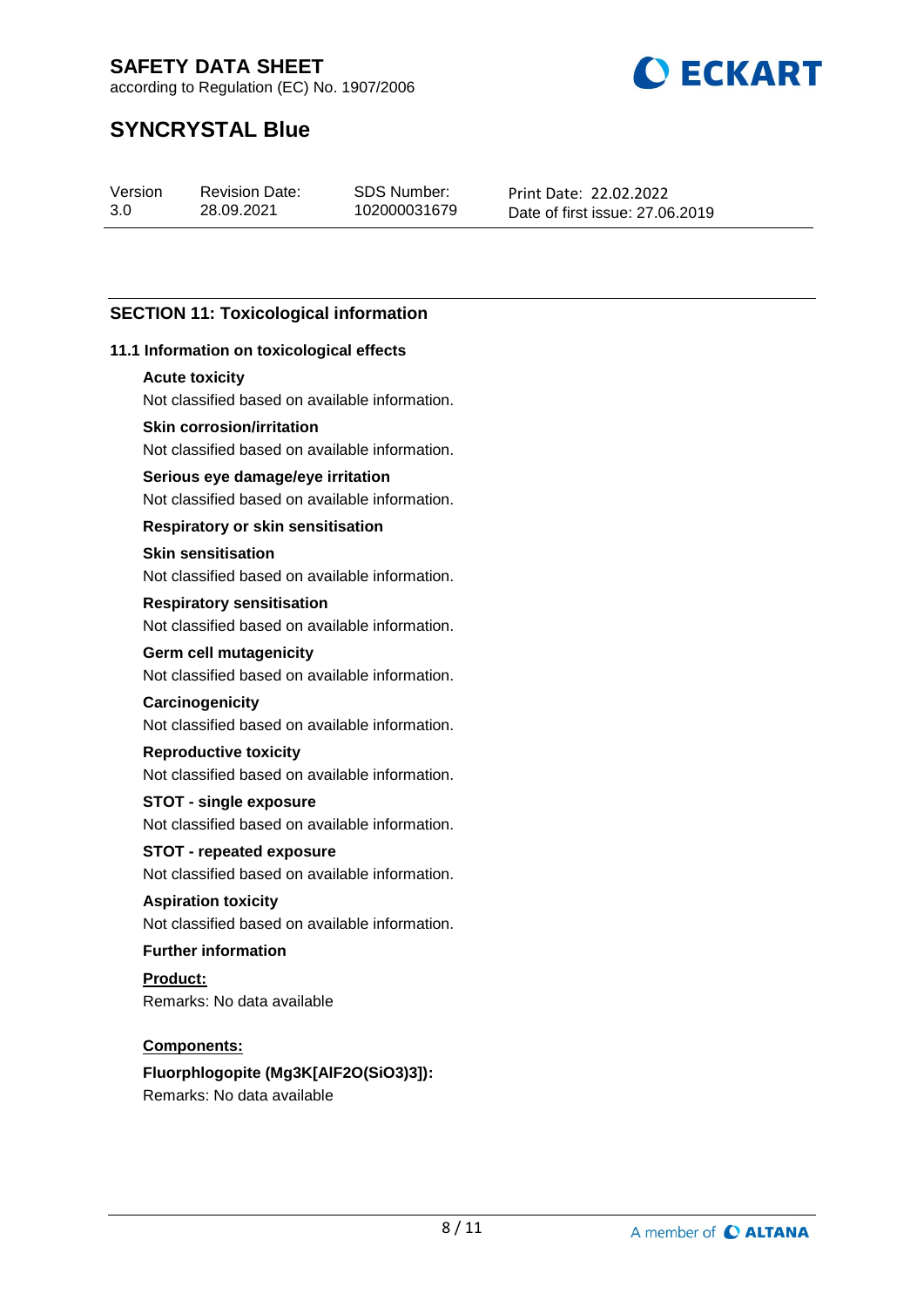

according to Regulation (EC) No. 1907/2006

# **SYNCRYSTAL Blue**

| Version | <b>Revision Date:</b> | SDS Number:  | Print Date: 22.02.2022          |
|---------|-----------------------|--------------|---------------------------------|
| 3.0     | 28.09.2021            | 102000031679 | Date of first issue: 27,06,2019 |

### **SECTION 12: Ecological information**

#### **12.1 Toxicity**

No data available

#### **12.2 Persistence and degradability**

No data available

#### **12.3 Bioaccumulative potential**

No data available

#### **12.4 Mobility in soil**

No data available

#### **12.5 Results of PBT and vPvB assessment**

#### **Product:**

Assessment : This substance/mixture contains no components considered to be either persistent, bioaccumulative and toxic (PBT), or very persistent and very bioaccumulative (vPvB) at levels of 0.1% or higher..

#### **12.6 Other adverse effects**

#### **Product:**

Additional ecological information : No data available

#### **Components:**

#### **Fluorphlogopite (Mg3K[AlF2O(SiO3)3]):**

Additional ecological information : No data available

### **SECTION 13: Disposal considerations**

### **13.1 Waste treatment methods**

Contaminated packaging : Empty containers should be taken to an approved waste handling site for recycling or disposal.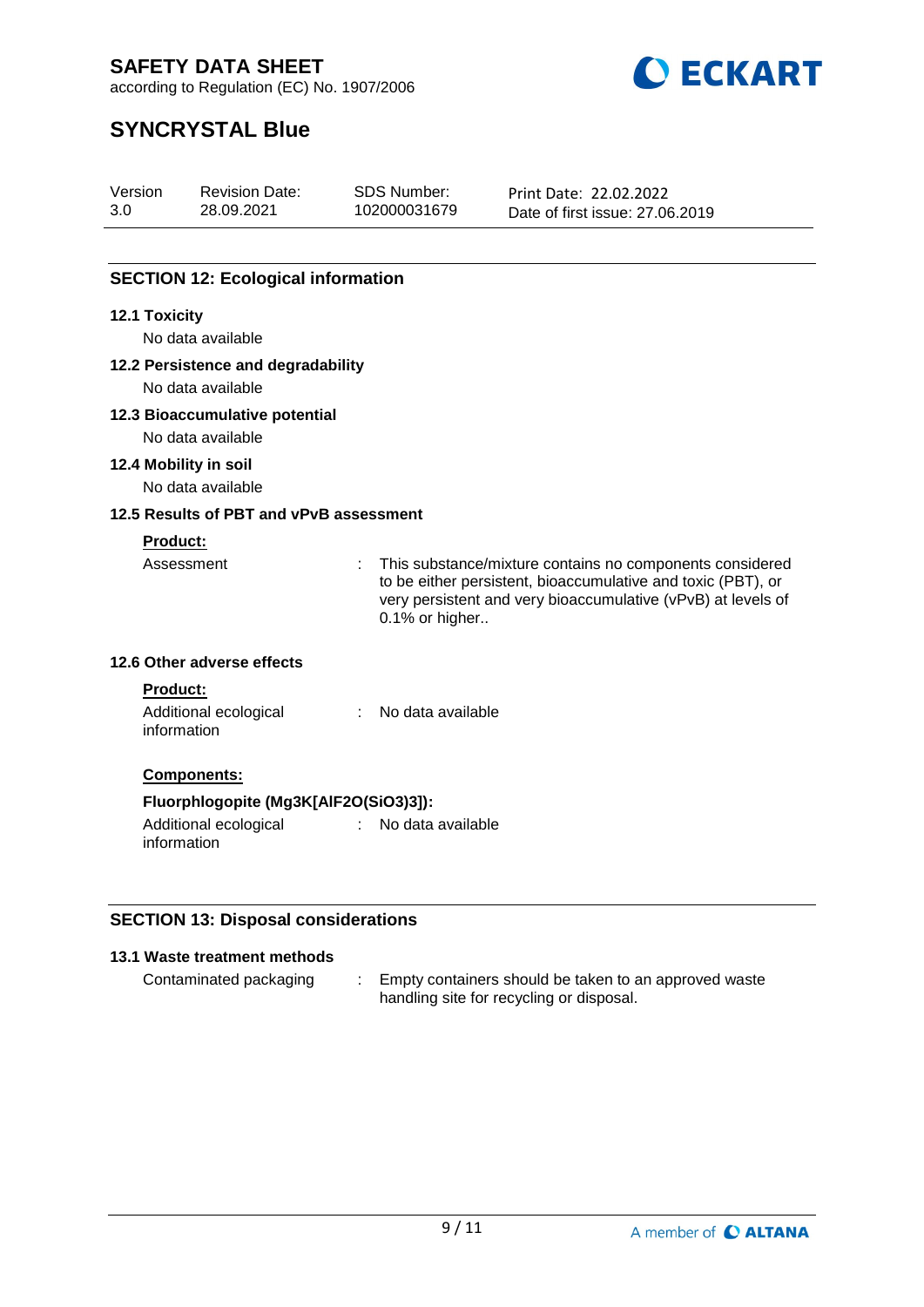



# according to Regulation (EC) No. 1907/2006

# **SYNCRYSTAL Blue**

| Version | <b>Revision Date:</b> | SDS Number:  | Print Date: 22.02.2022          |
|---------|-----------------------|--------------|---------------------------------|
| 3.0     | 28.09.2021            | 102000031679 | Date of first issue: 27,06,2019 |
|         |                       |              |                                 |

### **SECTION 14: Transport information**

#### **14.1 UN number**

- **14.2 UN proper shipping name**
- **14.3 Transport hazard class(es)**
- **14.4 Packing group**
- **14.5 Environmental hazards**

#### **14.6 Special precautions for user**

Remarks : Not classified as dangerous in the meaning of transport regulations.

# **14.7 Transport in bulk according to Annex II of Marpol and the IBC Code**

Not applicable for product as supplied.

#### **SECTION 15: Regulatory information**

#### **15.1 Safety, health and environmental regulations/legislation specific for the substance or mixture**

| REACH - Candidate List of Substances of Very High<br>Concern for Authorisation (Article 59).                                                         |    | Not applicable |
|------------------------------------------------------------------------------------------------------------------------------------------------------|----|----------------|
| Regulation (EC) No 1005/2009 on substances that<br>deplete the ozone layer                                                                           |    | Not applicable |
| Regulation (EU) 2019/1021 on persistent organic<br>pollutants (recast)                                                                               |    | Not applicable |
| UK REACH List of substances subject to authorisation<br>(Annex XIV)                                                                                  | ÷. | Not applicable |
| REACH - Restrictions on the manufacture, placing on<br>the market and use of certain dangerous substances,<br>preparations and articles (Annex XVII) |    | Not applicable |

#### **15.2 Chemical safety assessment**

### **SECTION 16: Other information**

### **Full text of other abbreviations**

| 2000/39/EC       | Europe. Commission Directive 2000/39/EC establishing a first |
|------------------|--------------------------------------------------------------|
|                  | list of indicative occupational exposure limit values        |
| GB EH40          | : UK. EH40 WEL - Workplace Exposure Limits                   |
| 2000/39/EC / TWA | : Limit Value - eight hours                                  |